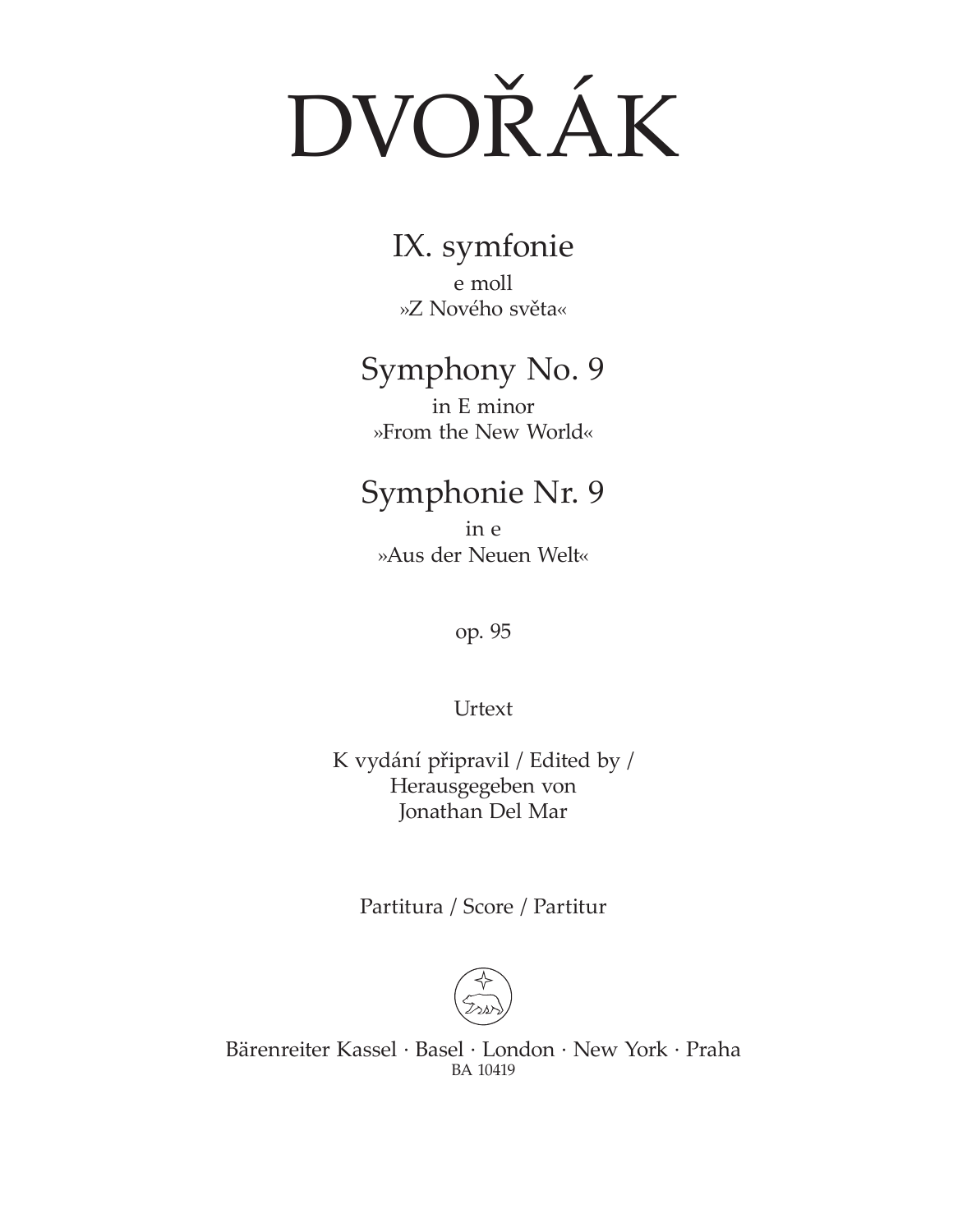### OBSAH / CONTENTS / INHALT

| IX. symfonie / Symphony No. 9 / Symphonie Nr. 9 |  |
|-------------------------------------------------|--|
|                                                 |  |
|                                                 |  |
|                                                 |  |
|                                                 |  |
|                                                 |  |

#### ORCHESTRA

Flauto I (anche Flauto piccolo), II, Oboe I (anche Corno inglese), II, Clarinetto I, II, Fagotto I, II; Corno I–IV, Tromba I, II, Trombone I–III, Tuba; Timpani, Triangolo, Piatti; Violino I, II, Viola, Violoncello, Contrabbasso

Durata / Duration / Aufführungsdauer: ca. 43 min.

Vedle předkládané partitury je k dispozici také orchestrální materiál (BA 10419) a kritická zpráva (BA 10419-40).

In addition to the present score the complete performance material (BA 10419) and Critical Commentary (BA 10419-40) are available.

Neben der vorliegenden Ausgabe sind Aufführungsmaterial (BA 10419) und Critical Commentary (BA 10419-40) erhältlich.

© 2019 by Bärenreiter-Verlag Karl Vötterle GmbH & Co. KG, Kassel Všechna práva vyhrazena / All rights reserved / Alle Rechte vorbehalten / Printed in Germany Pořizování jakýchkoli kopií je podle zákona zakázáno. Any unauthorized reproduction is prohibited by law. Vervielfältigungen jeglicher Art sind gesetzlich verboten. ISMN 979-0-006-56472-9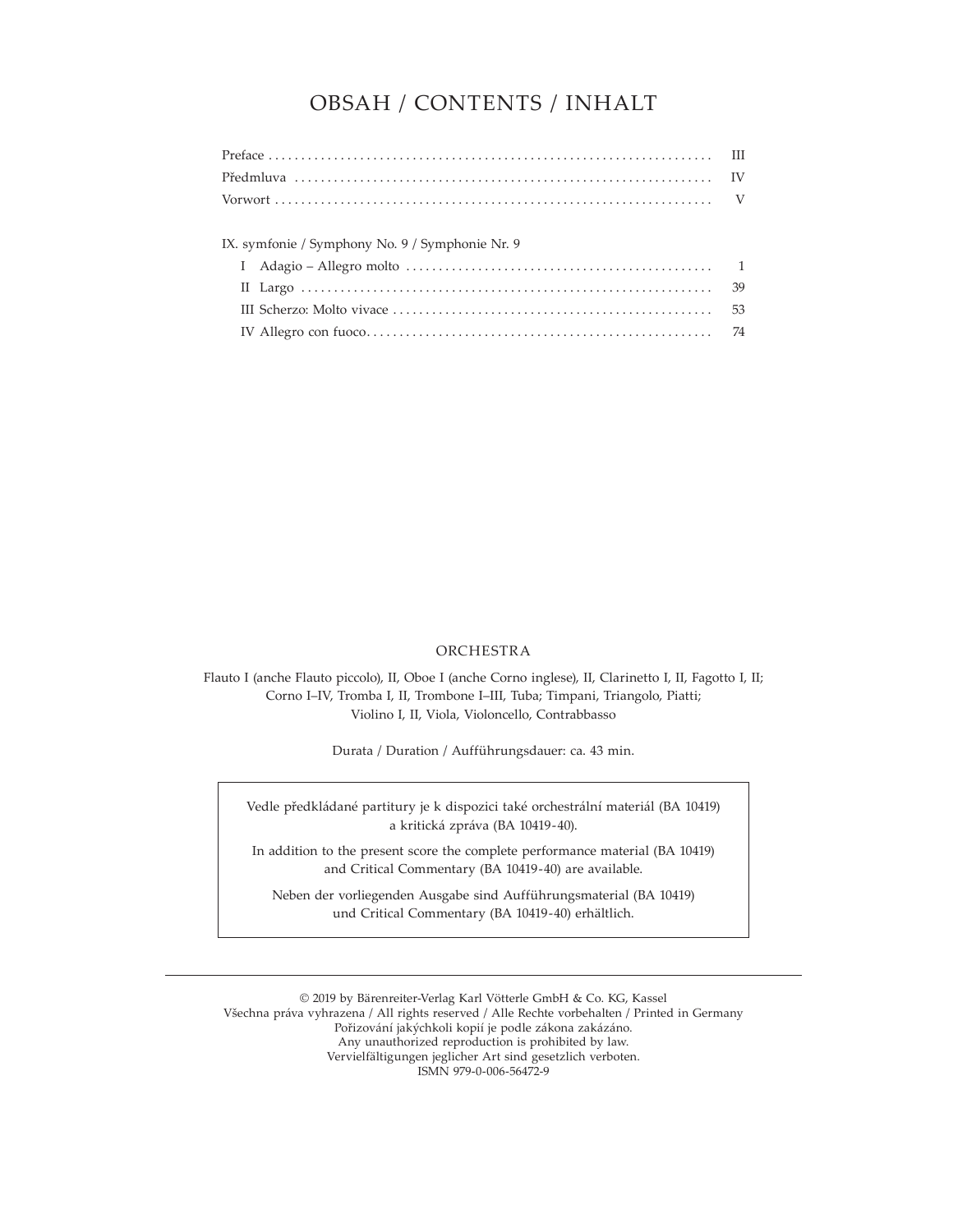#### Sources

- A Autograph full score, dated 1893 and housed in the Czech Museum of Music, Prague. **A** does not quite give the symphony in its final form; some important revisions were made later.
- **PX** Manuscript parts for almost the complete orchestra, used at the first performance in New York on 16 December 1893; housed in the archive of the New York Philharmonic.
- **L** Notes for a lecture recital Dvořák gave in New York shortly after the first performance, including incipits and schematic excerpts from the principal thematic material, in the Lovejoy Library, University of Southern Illinois, U.S.A.
- **E**, **P** First Edition score and parts, published by N. Simrock, Berlin in May 1894.

For a full account of these sources and their interrelationships, see Critical Commentary.

#### Specific Editorial Problems

Wherever possible, Dvořák's own notation, nomenclature, clefs, spelling of dynamic markings, and note-groupings have been retained. For example Dvořák almost always wrote accents – whether  $>$  or  $\land$  – above the note, regardless of its orientation ( $\Box$  or  $\uparrow$ ); this naturally reinforces the psychological effect of the weight of the accent acting down on the note. Dvořák sometimes wrote *dim.*, sometimes *dimin.*; there is no evidence of any preference, and as in **E** we have adopted *dim.* throughout. However, like many other composers Dvořák often wrote hairpins to the first note of a bar as  $\leq$ , we have instead given them, again as in  $E$ , as  $\leq \leq$ . But even **E** retains Dvořák's old spelling *Tympani*; this has been changed to *Timpani*.

Editorial insertions and emendations are distinguished by the use of either square brackets or (in the case of slurs, ties and hairpins) by broken type.

#### Woodwind slurs, etc. in shared staves

In the present score we have followed the usual modern convention: stems up and down necessitate a separate slur for each player, but where two notes share a single stem, one slur suffices for both players. Staccato and accents (whether  $>$  or  $\land$ ) are treated the same way, with one exception: where the two players are in unison (e.g. III  $273-4$  Obs), one symbol is held to suffice despite the two stems. Then trills are prone to ambiguity, and in any such cases  $(1169, 1193)$  etc.) are always given twice.

#### Notation of timpani rolls

rvotation of timpani rolls<br>Dvořák wrote his timpani rolls in many different ways: (ま, or  $\int$ , or  $\int$  – the concluding wiggle could be short or long.

There is no possibility of any subtle distinction between these different notations (the differences, indeed, often become an indefinably grey area), and we have unified them all to the repeated  $w$  without wiggle. See further discussion in the Critical Commentary.

#### Punkte and Striche

Dvořák almost always wrote his staccato signs as Punkte (dots), but occasionally they are so clearly long strokes that he evidently intended Striche (dashes). The problem is twofold: sometimes his Striche are not maintained with any integrity, degenerating instead into grey areas and even clear Punkte; then often his (even clear) Striche appear as Punkte in all the secondary sources, so that we cannot be certain about his final intentions. However, where Dvořák seems consciously (and with some consistency) to have intended Striche, we have preserved them even if they did not survive in **PX**, **E** or **P**. See further discussion in the Critical Commentary.

#### Acknowledgements

I am grateful to the Czech Museum of Music, Prague for allowing me to study the original manuscript of **A**, and to Veronika Vejvodová for her especial kindness; also to the New York Philharmonic for providing excellent digital images of **PX**. I owe a special debt of gratitude to Ray Lee (Concord Music Library) for his generosity in presenting me with a rare set of **P**. It has been a special privilege to be able to examine early sets of material in the Library of the Czech Philharmonic Orchestra, and I extend warm thanks to Prokop Tomka for his kind hospitality. Thanks, too, to Vladimír Pinsker for help with deciphering and translating the Czech of Dvořák's remarks in **A**; to David Beveridge and Graham Melville-Mason for supplying myriad snippets of valuable information; and to Adrian Brown and John Longstaff for their invaluable musical perceptions born of a lifetime of conducting this work.

Jonathan Del Mar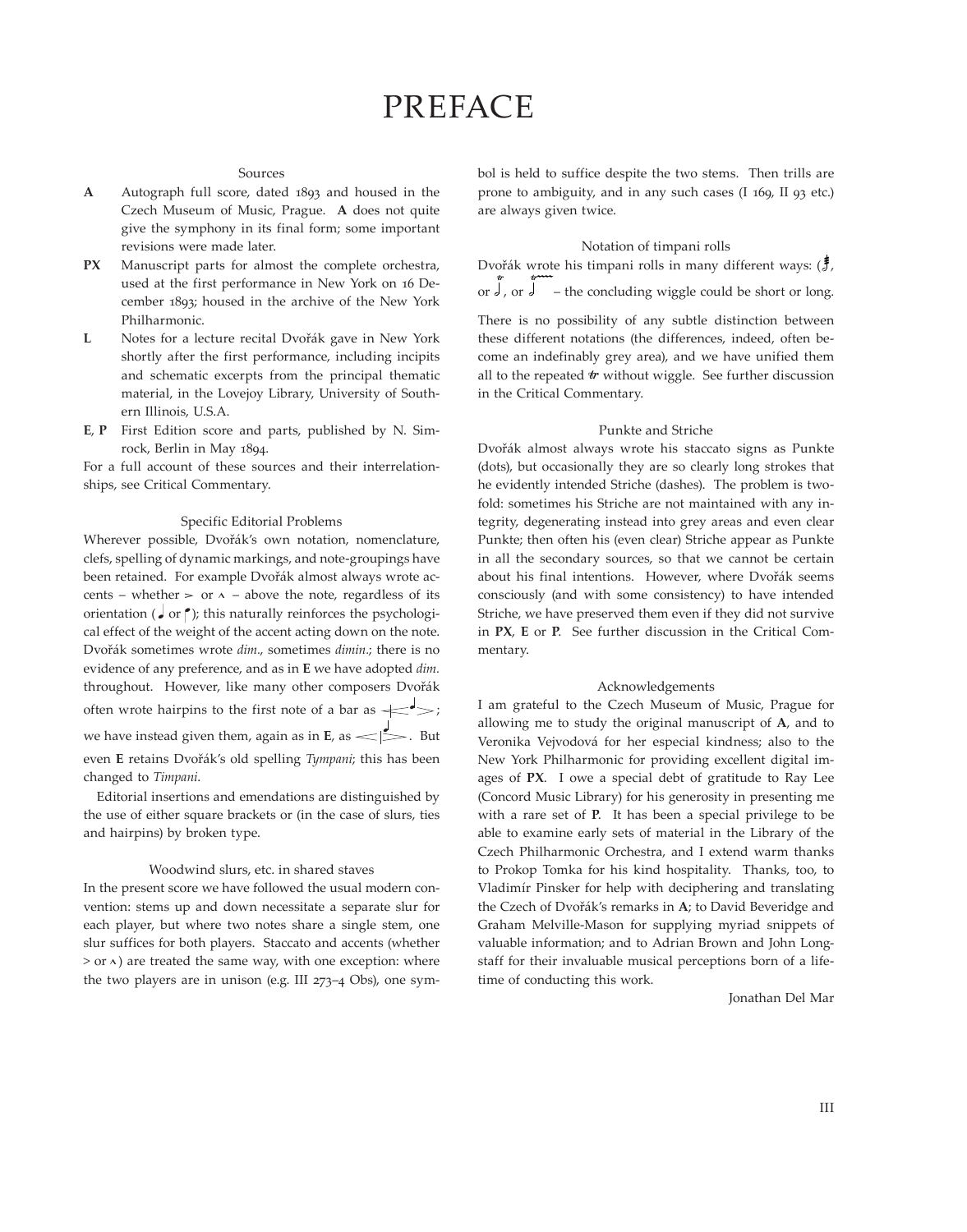## PŘEDMLUVA

#### Prameny

- **A** Autografní partitura, datována 1893 a uložena v Českém muzeu hudby, Praha. **A** nepředstavuje symfonii v její finální podobě; některé významné revize byly provedeny později.
- **PX** Rukopisné party pro téměř celý orchestr, použité při prvním provedení v New Yorku 16. prosince 1893; uloženy v archivu New York Philharmonic.
- **L** Poznámky k Dvořákově přednáškovému recitálu, pořádanému v New Yorku krátce po prvním provedení symfonie, obsahují incipity a schematické úryvky z hlavního tematického materiálu; uloženy v Lovejoy Library, University of Southern Illinois, USA.
- E, P První vydání partitury a partů, vydala v květnu 1894 firma N. Simrock, Berlín.

Kompletní popis pramenů a jejich vzájemné vztahy viz Kritická zpráva.

#### Specifické ediční problémy

Dvořákova vlastní notace, terminologie, klíče, zápis dynamických značek a sdružování not zůstávají zachovány všude, kde je to možné. Dvořák například téměř vždy psal akcenty – ať už > nebo  $\land$  – nad notou, bez ohledu na směr notových nožiček ("nebo "). To samozřejmě zesiluje psychologický efekt závažnosti akcentu pro danou notu. Dvořák psal někdy *dim.*, někdy *dimin.*; neexistuje doklad o jeho preferencích, edice proto používá stejně jako v pramenu **E** všude dim. Podobně jako mnozí jiní skladatelé psal Dvořák často vidlice k první notě v taktu jako < > < < edice – opět podle pramene **E** – užívá <u>electrice prament</u> ale zachovává Dvořákův dobový pravopis *Tympani*, který je v předkládané edici nahrazen *Timpani*.

Ediční doplňky a změny jsou vyznačeny hranatými závorkami nebo přerušovaně (v případě legat, ligatur a vidlic).

#### Obloučky atp. u dechových nástrojů notovaných na společné osnově

Předkládaná edice dodržuje běžné současné notační zvyklosti: notové nožičky nahoru a dolů vyžadují samostatný oblouček pro každého hráče; tam, kde dvě noty nožičku sdílejí, postačuje jeden společný oblouček pro oba hráče. Se staccaty a akcenty (ať  $>$  či ^) je nakládáno stejně, s jednou výjimkou: tam, kde dva hráči hrají unisono (např. 273–274 Ob I, II), postačí jeden oblouček i v případě užití dvou nožiček. V případě nejednoznačnosti určení trylků (např. I 169, II 93 ad.) jsou obloučky uvedeny dvakrát.

#### Notace víření tympánů

Dvořák zapisoval víření tympánů mnoha různými způsoby: æææ  $\overline{\mathbf{J}}$ ,  $\overline{\mathbf{J}}$  nebo  $\overline{\mathbf{J}}$  – ukončovací vlnovka může být krátká nebo dlouhá. Značení není konzistentní a nelze vysledovat žádnou zákonitost, která by umožnila jemnější rozlišení (rozdíly jsou často nedefinovatelné). Edice je všechny sjednocuje na opakované *tr* bez vlnovky. Pro více podrobností viz Kritická zpráva.

#### Punkte a Striche

Dvořák skoro všude zapisoval staccato pomocí tečky (Punkte), tu a tam se ale jedná naprosto zřetelně o dlouhé tahy, které evidentně zamýšlel jako čárky (Striche). Problém je to dvojitý: zápis čárek není konzistentní – někdy jsou čárky nejednoznačné a inklinují dokonce k jasným tečkám. Pak se ale často (jasné) čárky objevují ve všech sekundárních pramenech jako tečky, takže si nemůžeme být jisti skladatelovým konečným záměrem. Tam, kde Dvořák vědomě a s jistou důsledností zamýšlel čárky, je edice zachovává – i když takto nejsou uvedeny v **PX**, **E** nebo **P**. Pro více podrobností viz Kritická zpráva.

#### Poděkování

Jsem vděčný Českému muzeu hudby, Praha za poskytnutí originálního rukopisu **A** ke studiu a Veronice Vejvodové za její mimořádnou laskavost. Děkuji také New York Philharmonic za poskytnutí skvělých digitálních kopií **PX**. Speciální díky dlužím Ray Leeovi (Concord Music Library) za jeho velkorysost s poskytnutím vzácného souboru **P**. Bylo mi velkou ctí mít možnost prostudovat dobové materiály v knihovně České filharmonie a srdečně děkuji i Prokopu Tomkovi za jeho laskavou pohostinnost.

Děkuji také Vladimíru Pinskerovi za pomoc s rozluštěním a překladem Dvořákových českých poznámek v **A**, Davidu Beveridgovi a Grahamu Malville-Masonovi za poskytnutí spousty cenných informací a Adrianu Brownovi a Johnu Longstaffovi za neocenitelný hudební vhled zrozený z celoživotního dirigovaní této skladby.

> Jonathan Del Mar *(překlad Kateřina Nová)*